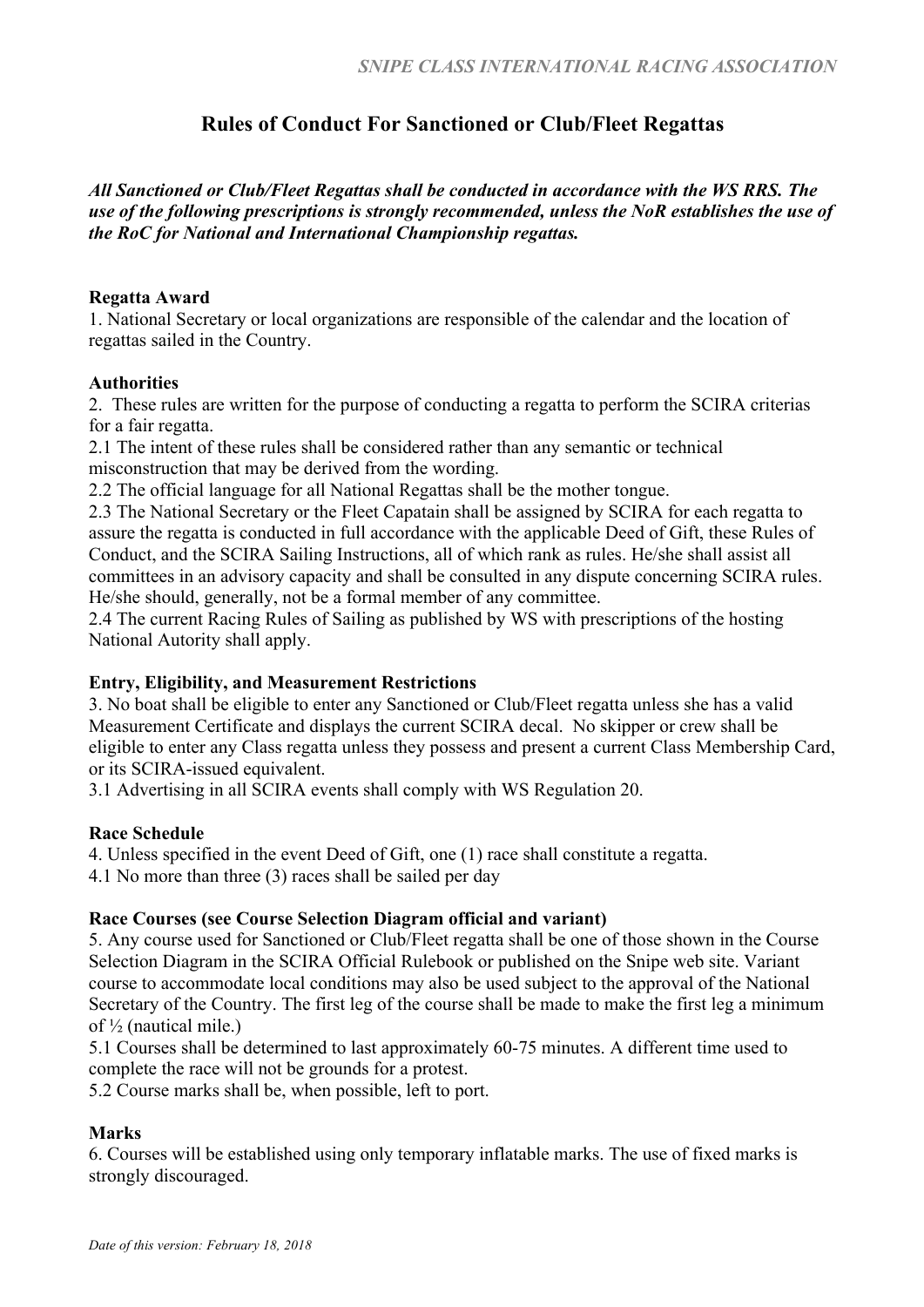## **Starting Lines**

7. Fixed starting lines will not be used.

## **Starting Systems and Procedures**

8. Races shall be started in accordance with RRS 26.

8.1 If a Postponement or a General recall is signalled the next Warning signal shall be made 1 minute after the lowering of the postponement or general recall signal. This changes RRS Race Signals.

*Any boat not starting within 5 minutes after her starting signal shall be scored DNS without a hearing.* 

8.2 The course signal (code O,T,W or O2, T2, W2) shall be hoisted at least one minute prior the warning signal.

8.3 Z flag rule is modified so that Race Committee may display at the first mark, or on the Race Committee boat in case of a general recall, the sail number(s) or bow number(s) of those boats that have infringed the rule.

8.4 RRS 30.4 (Black Flag Rule) will not be used in any race.

## **Weather Limitations (Course and Starting)**

9. A race shall not be started unless the Race Committee and SCIRA Representative are confident that a fair race can be completed.

9.1 The wind speed ranges shall be no less than 5 knots and not to exceed 23 knots or in accordance with the applicable Deed of Gift.

9.2 If during a race the wind and/or wave action increases to the point where the selected course would be inadvisable (See Course Selection Diagram), the Race Committee shall change the course at any mark. A change of the type of course during the race shall be signalled displaying the new appropriate flag accompanied by repetitive sounds before the leading boat has passed or rounded the mark.

9.3 Wind readings instruments shall be between 2 and 3 meter above the surface of the water. The duration of reading shall be 3 consecutive minutes prior the race warning. The wind reading shall be taken from an unobstructed area on the boat; it is recommended that there be a minimum 4 meters of free space surrounding the wind instruments. If during the race the wind speed goes over the maximum wind speed allowed for more than 3 consecutive minutes the race shall be abandoned. (This changes RRS 32.1). If frequent heavy gusts go over the limit even for less than 3 consecutive minutes, the Race Committee and the SCIRA Representative, for ensuring a fair and safe race, may decide to not start or abandon the race.

For Masters events the maximum wind speed allowed shall be 15 knots For Women's events the maximum wind speed allowed shall be 18 knots

#### **Race course recommendations:**

| Do not start                                 |
|----------------------------------------------|
| Windward/Leeward (W, W2)                     |
| Olympic, Triangle-windward-leeward $(0, 02)$ |
| Double Triangle (T, T2)                      |
| Do not start                                 |
|                                              |

## **Finish Line**

10. The length of the finish line shall be not less than 30 meters or more than 45 meters.

## **Equipment Check**

11. Any five boats could be checked for required equipment and rule compliance at discretion of the Race Committee or ther Event Measurer (if any).